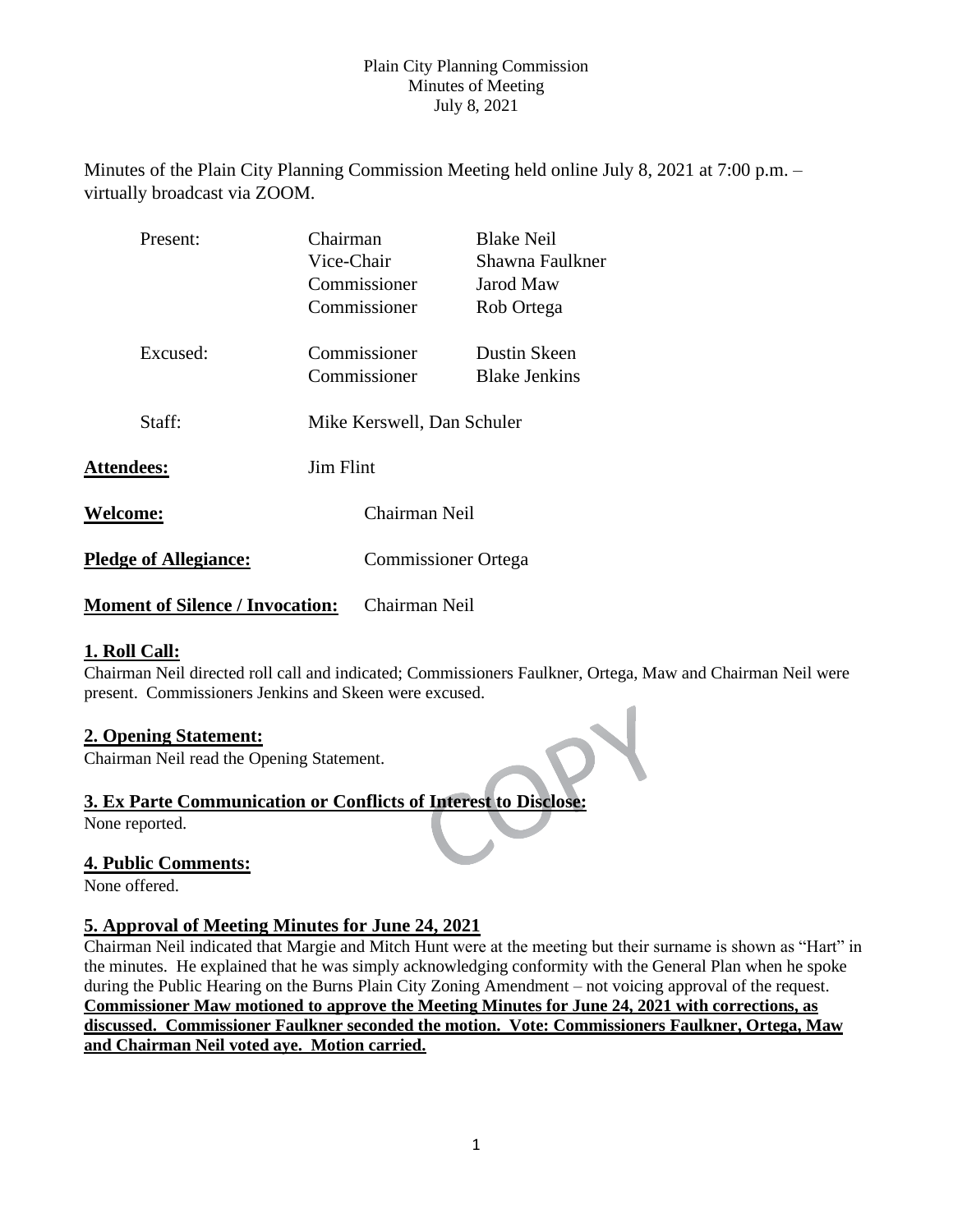### **6. Technical Review Report**

TRC meeting was scheduled but the applicant did not turn up for the appointment.

# **7. Legislative Items:**

#### **Discussion / Motion: Final Subdivision – Plain City Fields, approx. 2200 N 3600 W**

Chairman Neil reported that the City Engineer and Public Works Director were not given a response to their memorandum with sufficient time to review the comments, prior to this meeting. Project engineer, Jim Flint acknowledged that the response was delivered hours before this meeting. He remarked on a storm drainage report that was included with the resubmittal. Public Works Director, Dan Schuler spoke of an existing drainage ditch that runs along the north shoulder of 2200 North Street, addressed in discussions for preliminary approval.

**Commissioner Ortega motioned to table Final Subdivision – Plain City Fields, approx. 2200 N 3600 W, until the City Engineer completes a review of the project engineer's response to his memorandum. Commissioner Maw seconded the motion. Vote: Chairman Neil and commissioners Faulkner, Maw and Ortega voted aye. Motion carried.**

### **8. Report from City Council:**

Commissioner Maw reported that a new City Council member, Jed Jenkins, was appointed to fill the seat vacated when Councilmember Allen resigned. He indicated that final approval of the Skeen and Robson Farms Phase 2 Subdivisions was granted. He briefed the Commission on points discussed concerning a requested zoning amendment for parcels owned by the Favero family. He noted that the matter was tabled, pending an anticipated General Plan amendment. Chairman Neil commented on provisions established for modifying General Plan guidelines. He reported that a public hearing was set for the Burns Plain City zoning amendment application and for a recommended cul-de-sac ordinance amendment - Aug 5, 2021. He informed that restrictions on the use of personal fireworks within city limits, around the  $24<sup>th</sup>$  of July, were considered.

# **9. Commission Comments:**

Commissioner Ortega had no further comment. Commissioner Faulkner expressed her love for the community and delight over the City's 4<sup>th</sup> of July Celebration. Commissioner Maw related a personal experience he had at a  $4<sup>th</sup>$  of July event, attesting to the integrity of those celebrating in Plain City. He commented on a proposed ordinance for Accessory Dwelling Units (ADU) and suggested the topic be discussed at an upcoming Planning Commission meeting. Chairman Neil requested that the mentioned ordinance be put on the agenda for discussion at the next Planning Commission meeting.

### **10. Adjournment:**

# **Motion: Commissioner Faulkner motioned to Adjourn at 7:30 p.m. – Commissioner Maw seconded the motion. Vote: Commissioners Faulkner, Maw, Ortega and Chairman Neil voted aye. Motion carried.**

| Neil   | Faulkner | Maw   | Jenkins  | Skeen   | Ortega   |
|--------|----------|-------|----------|---------|----------|
| Jan 7  | Jan $21$ | Feb 4 | Feb 18   | Mar 4   | Mar 18   |
| Apr 1  | Apr $15$ | May 6 | May $20$ | Jun $3$ | Jun $17$ |
| July 1 | July 15  | Aug 5 | Aug $19$ | Sept 2  | Sept 16  |
| Oct 7  | Oct 21   | Nov 4 | Nov $18$ | Dec 2   | Dec $16$ |

**2021**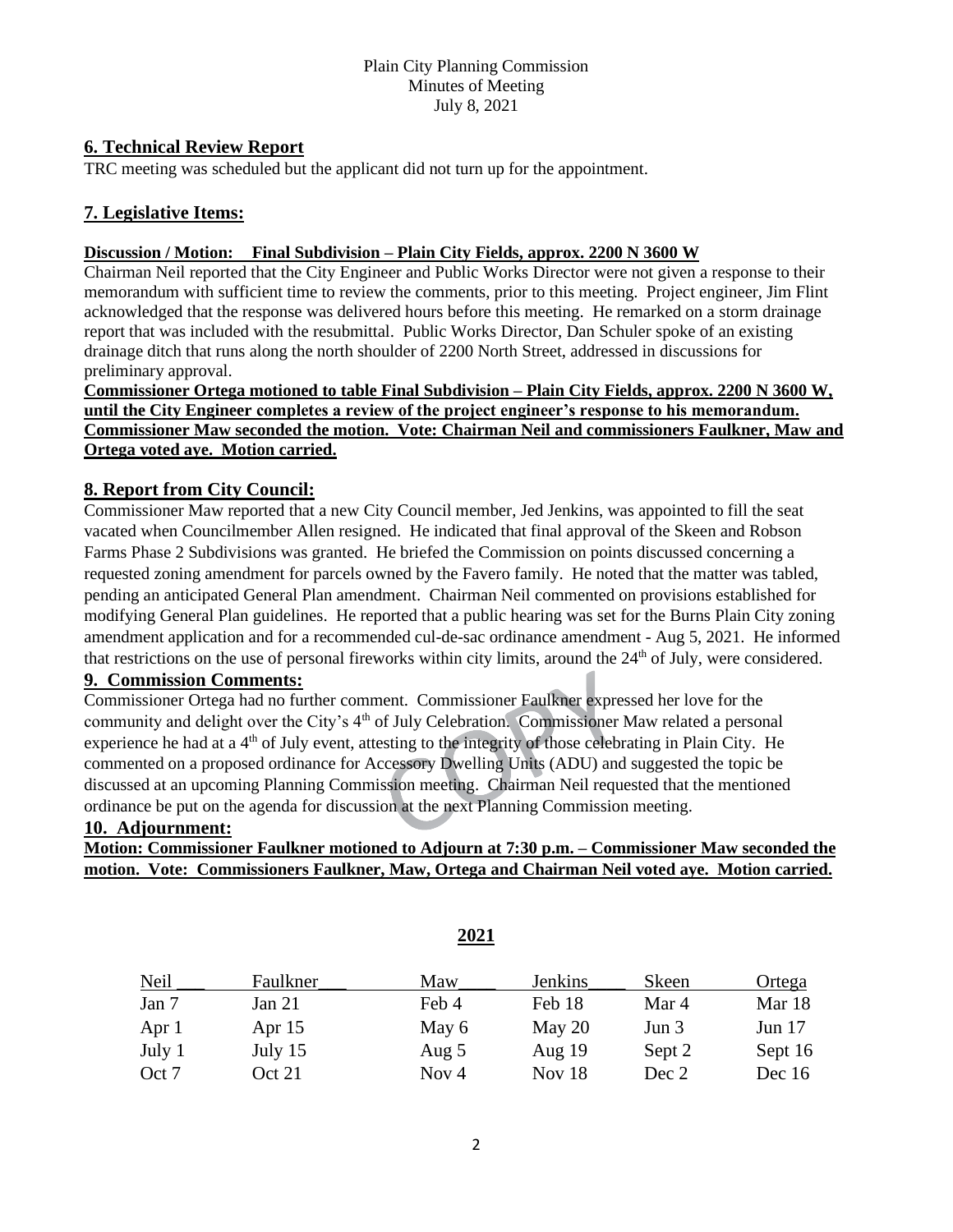\_\_\_\_\_\_\_\_\_\_\_\_\_\_\_\_\_\_\_\_\_\_\_\_ \_\_\_\_\_\_\_\_\_\_\_\_\_\_\_\_\_\_\_\_\_\_\_\_\_

Planning Commission Chair Planning Commission Secretary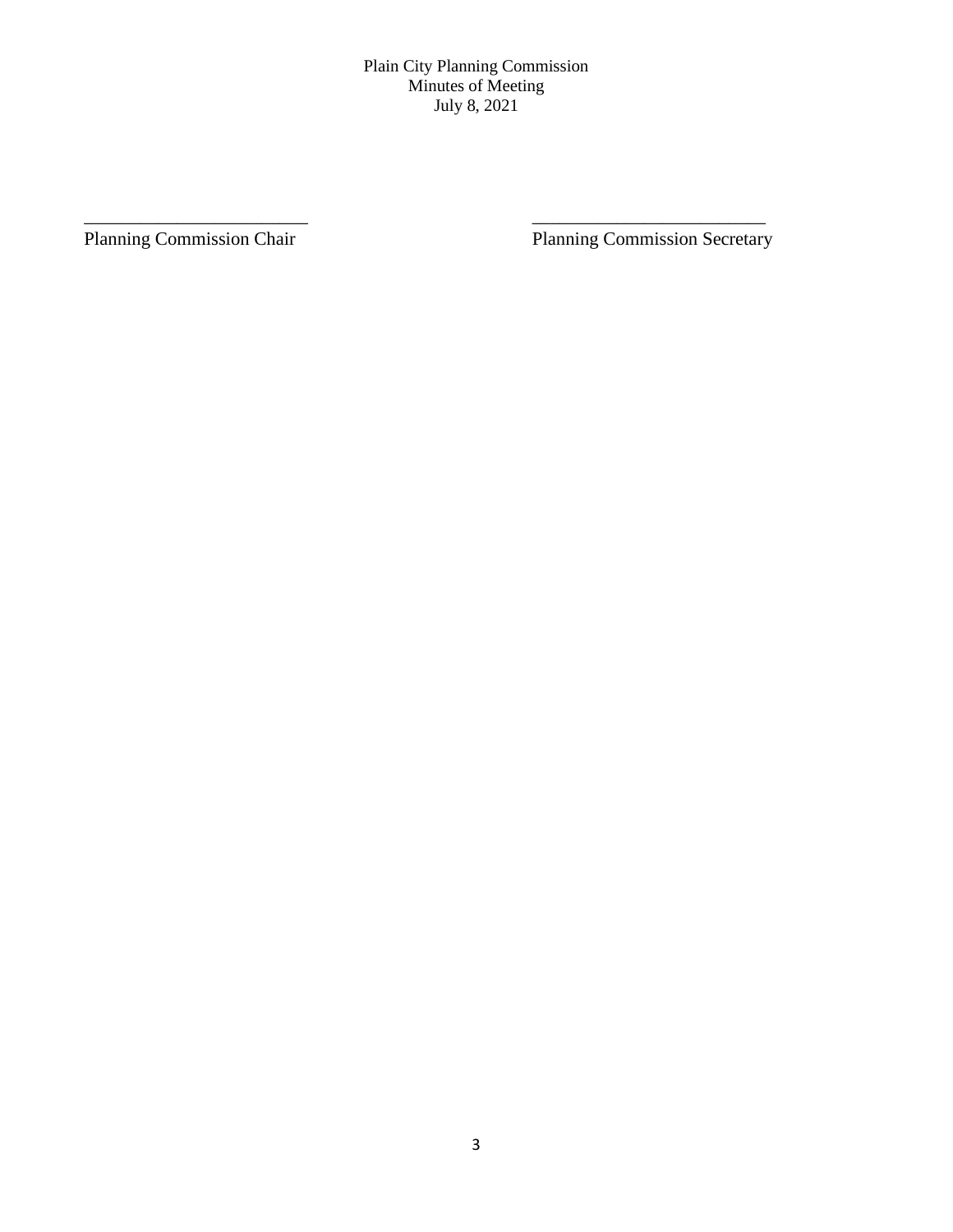Minutes of the Plain City Planning Commission Meeting held online July 22, 2021 at 7:00 p.m. – virtually broadcast via ZOOM.

| Present:                               | Chairman                                                                                                       | <b>Blake Neil</b>           |  |
|----------------------------------------|----------------------------------------------------------------------------------------------------------------|-----------------------------|--|
|                                        | Commissioner                                                                                                   | Jarod Maw                   |  |
|                                        | Commissioner                                                                                                   | Rob Ortega                  |  |
|                                        | Commissioner                                                                                                   | Dustin Skeen                |  |
|                                        | Commissioner                                                                                                   | <b>Blake Jenkins</b>        |  |
| Excused:                               | Vice-Chair                                                                                                     | Shawna Faulkner             |  |
| Staff:                                 | Mike Kerswell, Dan Schuler                                                                                     |                             |  |
| <b>Attendees:</b>                      | Jim Flint, Adams Family, Rex Quilter, Tom Favero, Debbie Robinson,<br>Miles Robinson, Jared Hadley, Jake Brian |                             |  |
| <b>Welcome:</b>                        | Chairman Neil                                                                                                  |                             |  |
| <b>Pledge of Allegiance:</b>           |                                                                                                                | <b>Commissioner Jenkins</b> |  |
| <b>Moment of Silence / Invocation:</b> | Chairman Maw                                                                                                   |                             |  |

### **1. Roll Call:**

Chairman Neil directed roll call and indicated; Commissioners Ortega, Jenkins, Maw and Chairman Neil were present. Commissioners Skeen arrived after roll call. Commissioner Faulkner was excused.

### **2. Opening Statement:**

Chairman Neil read the Opening Statement.

### **3. Ex Parte Communication or Conflicts of Interest to Disclose:**

None reported.

# **4. Public Comments:**

None offered.

### **5. Approval of Meeting Minutes for July 8, 2021**

**Commissioner Maw motioned to approve the Meeting Minutes for July 8, 2021 with corrections, as discussed. Commissioner Ortega seconded the motion. Vote: Commissioners Jenkins, Ortega, Maw and Chairman Neil voted aye. Motion carried.**

### **6. Technical Review Report**

Chairman Neil reported that two projects were reviewed by the Technical Review Committee. He indicated that Brynlee Acres is a proposed subdivision that comprises both incorporated and unincorporated parcels. He informed that the developer is reconsidering initial plans to use an overlay. He reported that Joseph Marsh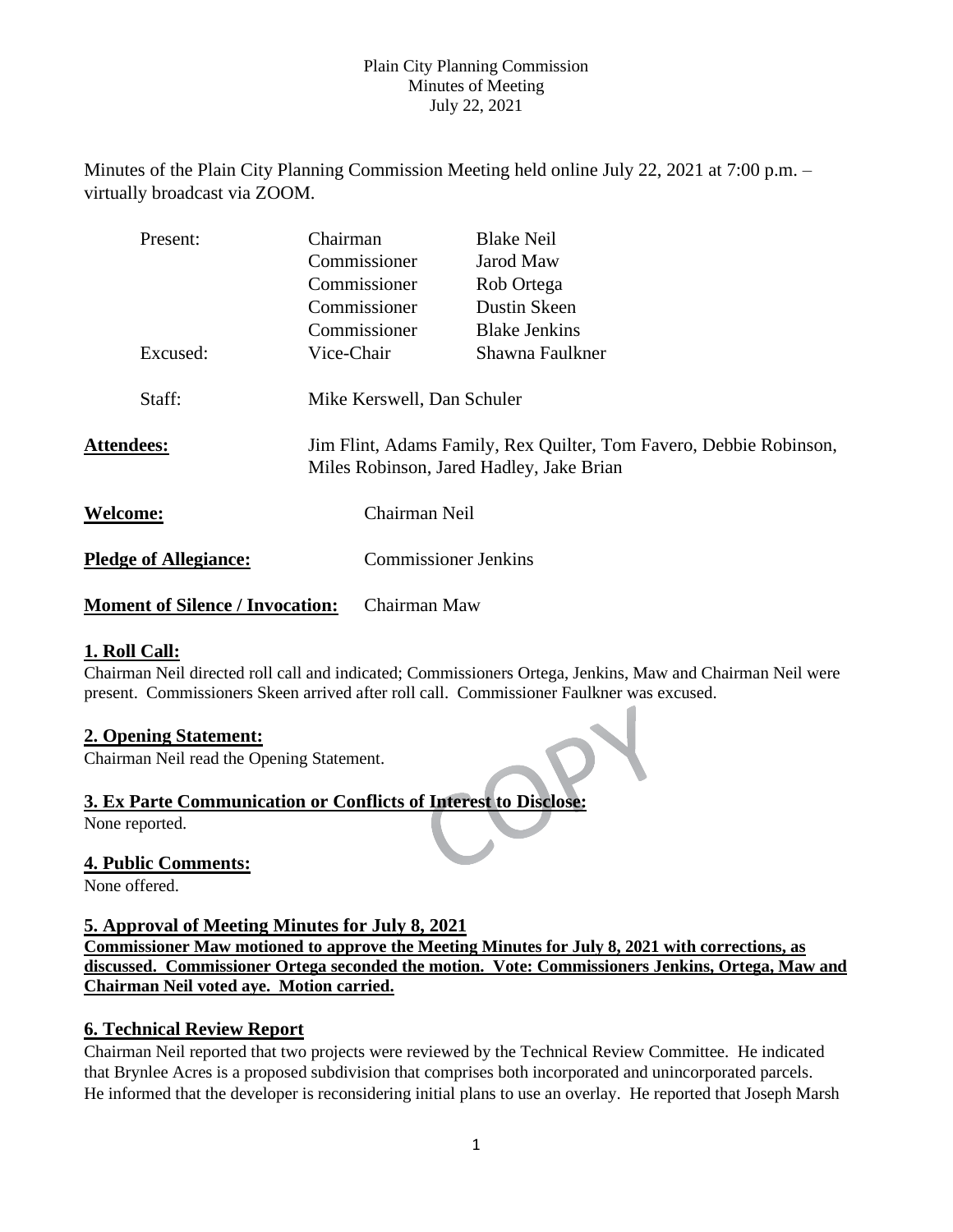presented a concept for a subdivision called Snow View Estates – another project that includes both incorporated and unincorporated property. He told of realignment of access points, discussed during the meeting.

# **7. Legislative Items:**

#### **Public Hearing: General Plan Amendment**

**Commissioner Jenkins motioned to open a Public Hearing on a proposed General Plan Amendment. Commissioner Maw seconded the motion. Vote: Chairman Neil and commissioners Jenkins, Maw and Ortega voted aye. Motion carried.**

Property owner, Tom Favero supported the resolution to revise and update the Plain City General Plan. He commented on developing his land in the southwest section of town.

**Commissioner Maw motioned to close the Public Hearing. Commissioner Jenkins seconded the motion. Vote: Chairman Neil and commissioners Jenkins, Maw and Ortega voted aye. Motion carried.**

#### **Discussion / Motion: General Plan Amendment**

At the request of Commissioner Maw, Chairman Neil outlined the process for amending the General Plan. Commissioner Maw advised; a call for reexamination of codes that regulate the keeping of horses and raising of livestock for food production may result from the proposed changes.

**Commissioner Maw motioned to recommend City Council approval of the proposed General Plan Amendment. Commissioner Ortega seconded the motion. Vote: Chairman Neil and commissioners Jenkins, Maw and Ortega voted aye. Motion carried.**

#### **Discussion / Motion: Final Subdivision – Plain City Fields, approx. 2200 N 3600 W**

Project engineer, Jim Flint introduced himself and offered to answer questions. Commissioner Ortega verified that all items on the City Engineer's memorandum for this project have been addressed.

#### **Commissioner Ortega motioned to recommend City Council approval of the Final Subdivision – Plain City Fields, approx. 2200 N 3600 W. Commissioner Maw seconded the motion. Vote: Chairman Neil and commissioners Jenkins, Maw and Ortega voted aye. Motion carried.**

### **Discussion: Ordinance – Accessory Dwelling Units**

Chairman Neil recalled the Commission's progress toward instituting an ordinance for Accessory Dwelling Units (ADUs) in the recent past. He commented on a draft ordinance recommended to the City Council for approval in March of 2019, which was summarily denied. Commissioner Maw remarked on concerns expressed by councilmembers as they considered the code. He noted that a bill was recently passed by the state legislature, intended to allow for more accessory dwelling units in single family homes like basement apartments or mother-in-law units. The idea is those units would then become an affordable rental option for people looking for housing, but are not in a financial position to buy a house of their own. He commented on ADU access to sewer, water, electric and gas service. Chairman Neil noted that the Purpose and Intent posed in the draft ordinance is: *to encourage moderate-income housing opportunities with reasonable limitations to minimize the impact on neighboring properties, and to promote the health, safety, and welfare of the property owners and residents.* He questioned use of the word "encourage" in the statement, suggesting that it be replaced with the word "integrate". He commented on terms in the bill that deal with short-term rental arrangements. Commissioner Jenkins contemplated increased housing density connotations related to the integration of ADUs. Commissioner Maw spoke about detached ADUs in urban environments and expounded short-term rental provisions in H.B. 82. Chairman Neil reviewed terms in the draft ordinance associated with utility connections:

10-21-3E Utility Meters: An ADU shall have separate water and sewer connections and meters. In the case of septic systems, the applicant must demonstrate the system has sufficient capacity for another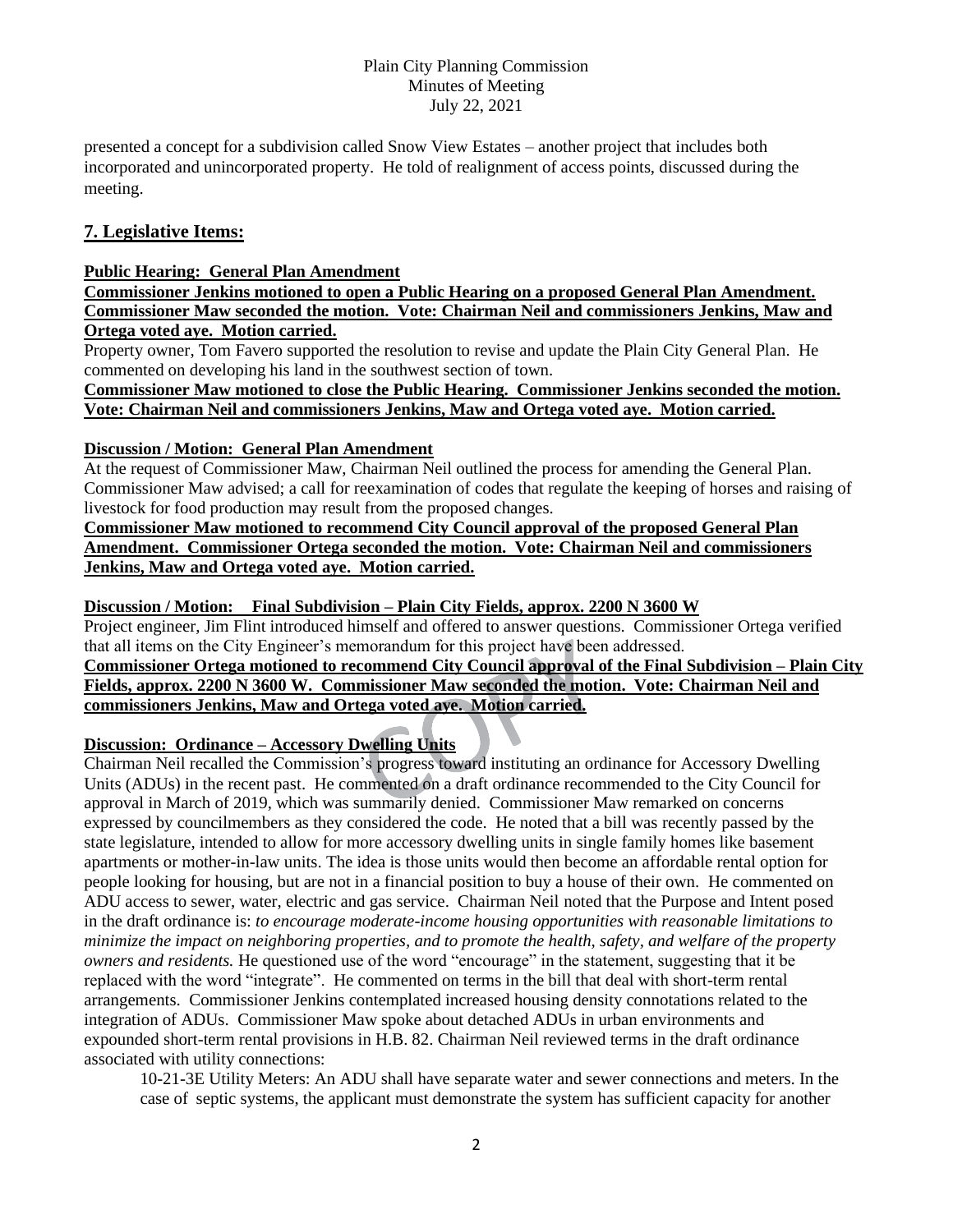dwelling in accordance with County Health Department requirements. Gas, electric, and other utility services (i.e. internet, etc.) may be provided either on the same meter as the primary residence, at the discretion of the property owner and in accordance with utility service requirements. Water and sewer impact fees are required when adding an ADU.

He considered septic system scenarios. Commissioner Jenkins queried if ADUs will be allowed on all residential lots (of any size), provided they fit within established setback requirements. Chairman Neil clarified; according to proposed Use Regulations, ADUs may be constructed in AG-1, AG-2, RE-40, RE-30, RE-20, RE-18.5 and RE-15 zones. Commissioner Ortega analyzed the intent of the separate utility meter requirement. Public Works Director, Dan Schuler stated that utility connections for ADUs are comparable to commercial utility provisions, and should be handled as such. He made mention of parking parameters. He recommended that only ADUs that are attached (to a primary dwelling) be allowed. Commissioner Ortega submitted; if utility providers allow separate meters/connections for ADUs, the City should not prohibit secondary gas, electric, and other utility meters - *at the discretion of the property owner and in accordance with utility service requirements*. Commissioner Maw proposed that 10-21-3E be removed. Dan Schuler warned about problems related to detached ADUs and divided utility services. Commissioner Jenkins remarked on potentially subdividing a lot after an ADU is built on it. Commissioner

Ortega advised that building standards for ADUs should be the same as those for a primary residence.

# **8. Administrative Items:**

# **Preliminary Subdivision – Cove Creek, approx. 900 N 5200 W**

Jim Flint described the proposed development. He explained that it will be located in the southern-most sector of Plain City and is currently zoned A-1. He affirmed that a previous worry about access to neighboring parcels has been addressed. He commented on stormwater management plans and secondary water provisions. He noted that each lot is expected to have an approved septic system, but state of the art sump pump devices are being considered for public sewer connections. Chairman Neil spoke of a bridge that carries 5200 West Street over the South Branch of the Weber Canal and asked for details on the proposed structure. Jim Flint displayed construction drawings for the bridge and conveyed engineering data. Dan Schuler confirmed that a curved approach to the bridge meets requirements for emergency and road maintenance vehicle access. Chairman Neil noted that subdivision roads will comply with Rural Preservation specifications. Commissioner Maw evaluated a planned, temporary turn around at the end of 900 North Street. Jim Flint advised that formalization of road dedication and a canal maintenance agreement are being worked out with the Warren Irrigation Company, at present.

#### **Commissioner Jenkins motioned to approve Preliminary Subdivision - Cove Creek, approx. 900 N 5200 W. Commissioner Maw seconded the motion. Vote: Chairman Neil and commissioners Jenkins, Maw and Ortega voted aye. Motion carried.**

**Preliminary Subdivision – Diamond E, approx. 3200 W 2600 N** 

**Commissioner Ortega motioned to table Preliminary Subdivision – Diamond E, approx. 3200 W 2600 N. Commissioner Jenkins seconded the motion. Vote: Commissioners Jenkins, Maw, Ortega and Chairman Neil voted aye. Motion carried.**

### **9. Report from City Council:**

Commissioner Ortega reported that he gave a report from the Planning Commission at the meeting. Dan Schuler informed that Conditional Final Acceptance for the Pheasant Brook Subdivision was granted. He indicated that a RAMP Interlocal Agreement for walking path improvements at Lee Olsen Park was approved, as well as funding for extra parking. He reported that the 5200 W Skin Patch and Chip Seal project was moved forward. Land Use Specialist, Mike Kerswell indicated that an application and timeline for a scholarship from OTech was approved. He relayed elements from a presentation by the Major Brent Taylor